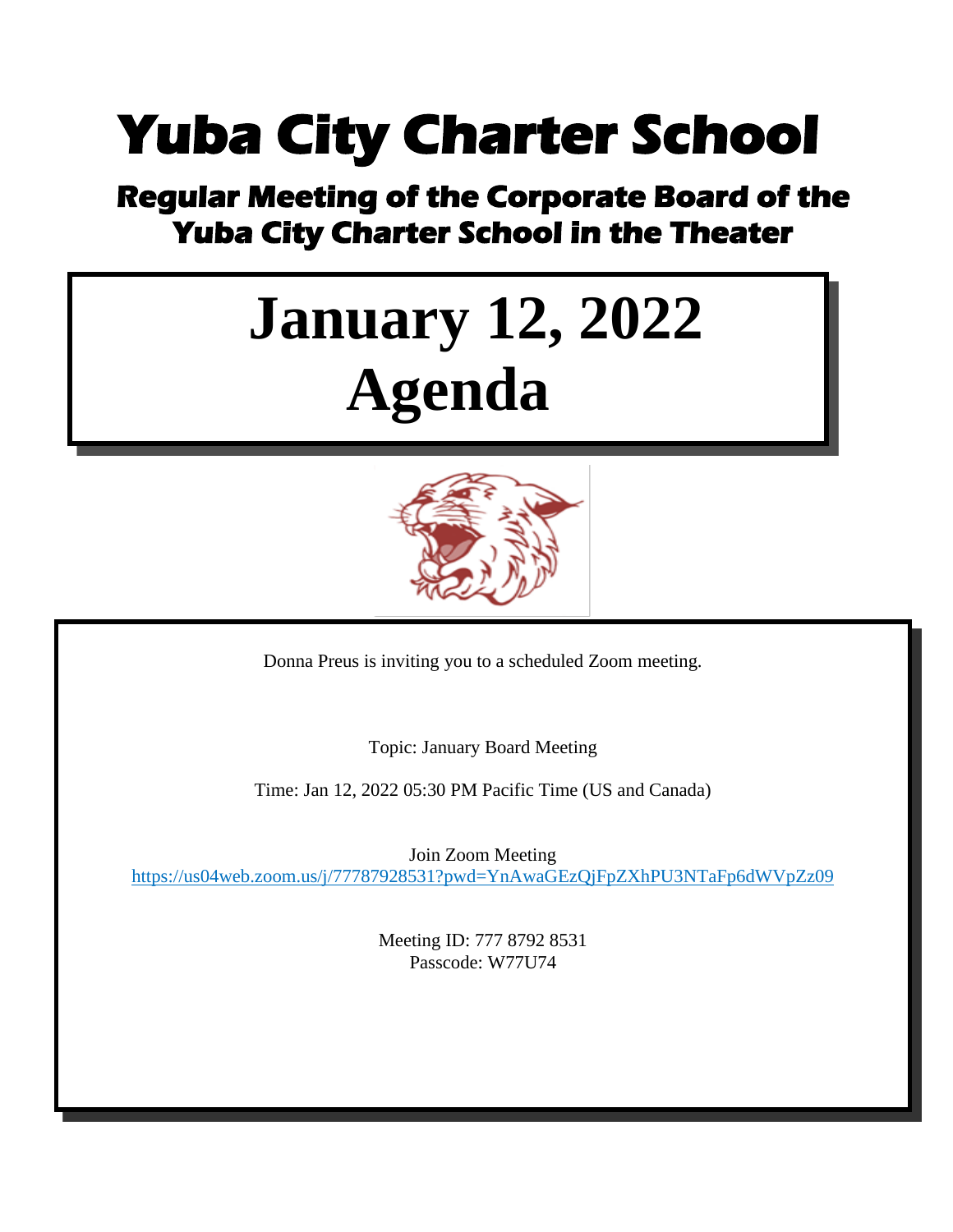#### **2021-2022 CORPORATE BOARD REGULAR MEETING January 12, 2022- 5:30 p.m. 256 Wilbur Avenue, Building A Yuba City, CA 95991**

All meetings of the Yuba City Charter School Corporate Board are open to the public. From time to time, the Board may be required to discuss certain matters, as defined by State Law, in a closed session. When such an occasion arises, the presiding officer will announce that the Board is adjourning to a closed session, and will explain the purpose of the closed session.

#### **I. CALL TO ORDER**

#### **II. ROLL CALL**

| Pete Bakis, President         | Marvin Gieber, Vice President/Treasurer |
|-------------------------------|-----------------------------------------|
| Geri Yadon, Secretary/Clerk   | Suzanne Heringer, Trustee               |
| Tara Perrin-Preus, Trustee    | James Ferreira, Superintendent          |
| Shelley Priddy, YCUSD Liaison | Jasmine Norton-Smythe - ASB President   |
|                               |                                         |

#### Notice to the Public:

Members of the audience are given an opportunity to address the Board regarding items not listed on the agenda. If you wish to speak about an item not appearing on the agenda, please fill out a Speaker Card noting the topic about which you wish to speak and present it to the Board Recorder. If you wish to speak about more than one topic, please fill out a separate card for each topic. The President will recognize those members of the audience who wish to speak. The President may set a time limit on each person's remarks, if necessary. Each person wishing to speak will be asked to identify himself before speaking. No action will be taken during *these discussions or presentations. Public comment shall be limited to matters within the "subject matter* jurisdiction" of the Board. A matter is within the "subject matter jurisdiction" of the Board if it relates to the roles and responsibilities of the Board as set forth in the Board bylaws. Speakers are cautioned that under California *law no person is immune from liability for making intentionally false or defamatory comments regarding any person simply because the comments are made at a public meeting.*

#### **III. PLEDGE OF ALLEGIANCE/MOMENT OF SILENCE**

*The audience will be asked to stand for the Pledge of Allegiance followed by a moment of silence.*

#### **IV. COMMENTS FROM THE PUBLIC ON ITEMS NOT ON THE AGENDA**

**V. Public Meeting – English Learner Advisory Committee, District English Learner Advisory Committee, Parent Advisory Committee**

#### **VI. AGENDA REORGANIZATION**

#### **VII. DISCUSSION ITEMS**

- **A. Budget & Financials – LCAP**
- **B. ASB Report**
- **C. School Safety**
- **D. Capturing Kids Hearts**

#### Notice to the Public:

As the Board discusses agenda items, audience participation is permitted. Generally, the President will ask Board Members for their remarks before recognizing requests to speak from the audience. At the President's discretion, agenda items may be considered in other than numerical order.